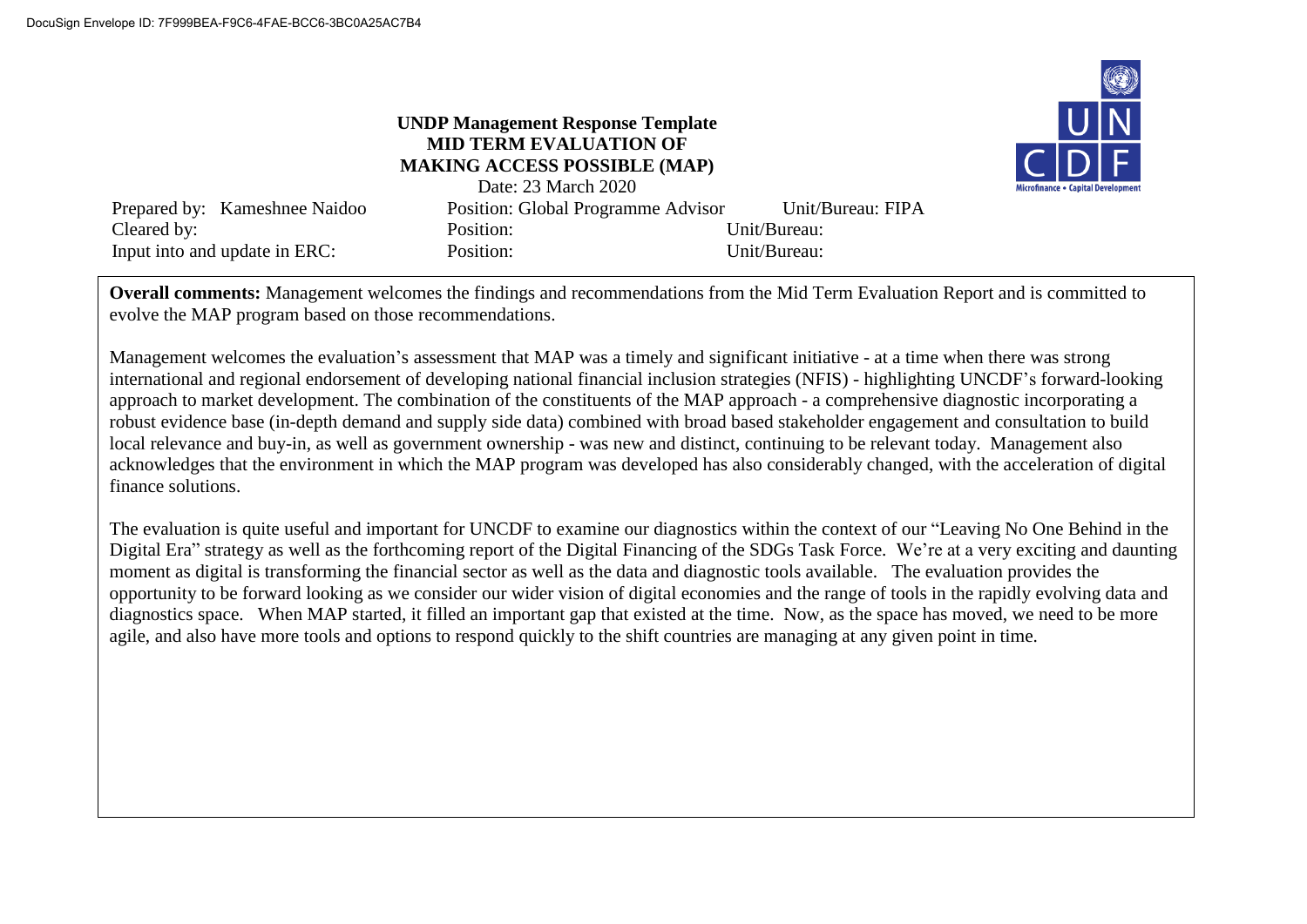**Evaluation Recommendation 1:** At this stage of MAP, with the current ProDoc due to complete in 2020 depending on the resources that become available, the main context for these recommendations is FIPA's evolving strategy and how MAP fits within this: The new opportunities in West Africa and with the Myanmar refresh will be a good area to seek to apply the lessons from this evaluation (next sub-section). In Myanmar there is funding available, in West Africa look at linkages with BCEAO. Specifically, the programme needs to work on in-country communication/dissemination, stakeholder processes, supporting government capacities and monitoring. And ensure there are the skills within UNCDF to do this. In Nepal too, a strong and interactive engagement with the World Bank to maximise the programmatic implications of the new household survey would be beneficial. [FIPA management, MAP hub]

#### **Management Response: Agree**

UNCDF Team to develop a 2020 Annual Work Plan (AWP) to capture the opportunities noted above as well as next phase (MAP) Data and Diagnostic programming that incorporates the findings and recommendations from the MTE that is primarily forward looking. This pivot will create the ability for UNCDF's work in data and diagnostics to be more agile, responsive with more options to respond to where countries are at any given point in time and how quickly shifts are happening. Next stage design will focus on helping LDC countries be able to understand the shifts taking place and respond quickly. The data and diagnostic work will be fully integrated within UNCDF's "Leaving No One Behind in the Digital Era" strategy and structure." These specific opportunities noted in the recommendation will be examined in that context.

| <b>Key Action(s)</b> (description activities, then specifics as | <b>Time Frame</b>          | Responsible          |               | Tracking*       |
|-----------------------------------------------------------------|----------------------------|----------------------|---------------|-----------------|
| needed)                                                         |                            | Unit $(s)$           | <b>Status</b> | <b>Comments</b> |
| 1.1. MAP Programme Manager and FIPA Team to                     | March 2020 AWP             | <b>MAP</b> Programme |               |                 |
| develop a 2020 AWP to address the opportunities                 | developed and approved     | Manager, FIPA        |               |                 |
| noted above. As part of 2020 AWP, MAP team to                   |                            |                      |               |                 |
| review how use MAP funding to increase support                  | Q2 2020 First Draft        |                      |               |                 |
| (both on data / diagnostic and stakeholder                      |                            |                      |               |                 |
| engagement processes) in key LDC countries with                 | Q3 2020 Second Draft for   |                      |               |                 |
| less capacity e.g. DRC, Malawi, Madagascar,                     | IC and revised draft based |                      |               |                 |
| Benin, Togo, and provide a plan to the UNCDF to                 | on comments                |                      |               |                 |
| enable implementation.                                          |                            |                      |               |                 |
| 1.2. MAP Programme Manager and FIPA Team to                     | Q4 2020 Third Draft for    |                      |               |                 |
| develop the successor arrangement / programmatic                | PAC and final draft based  |                      |               |                 |
| document for next phase of Data and Diagnostic                  | on comments                |                      |               |                 |
| work                                                            |                            |                      |               |                 |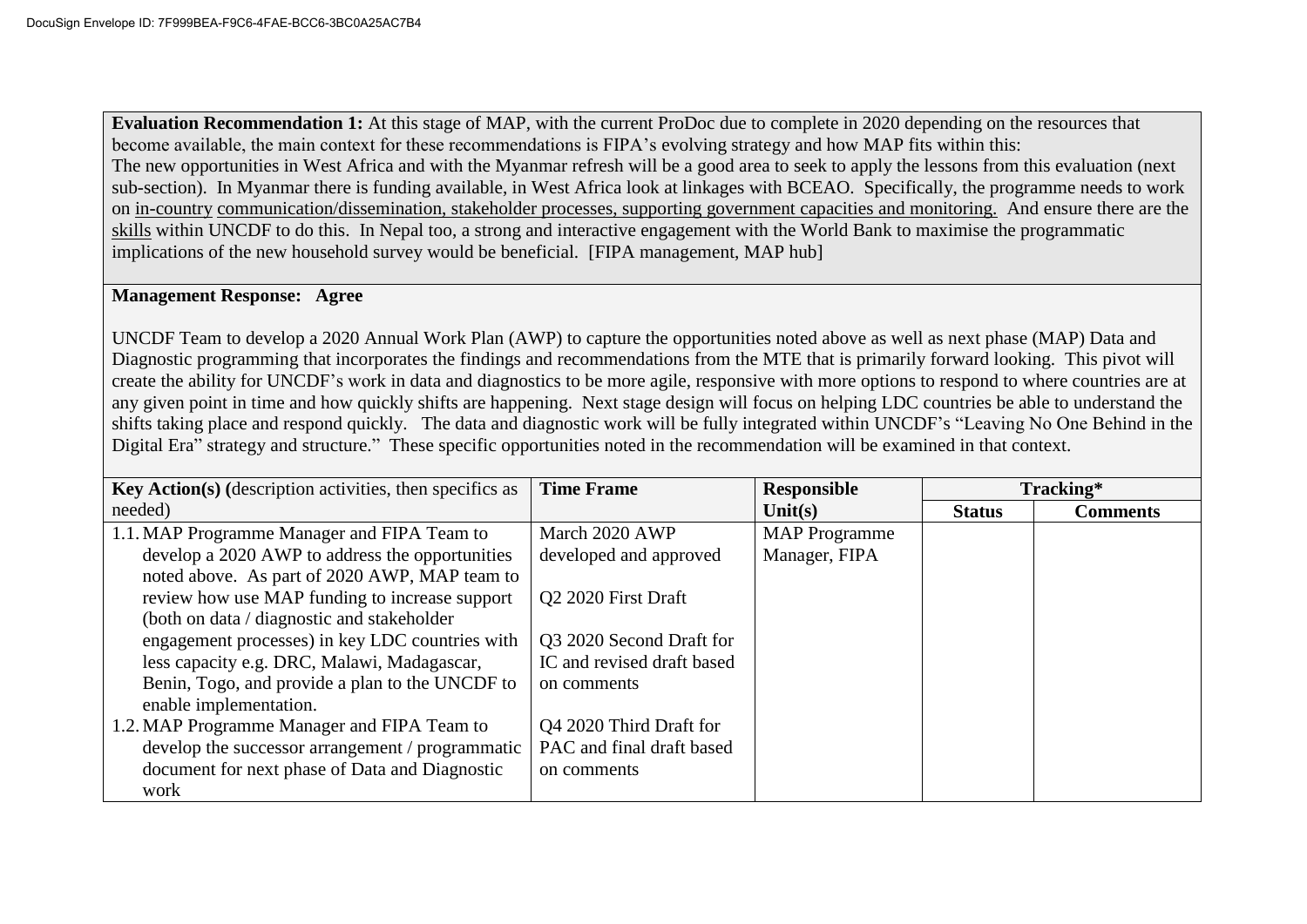| 1.3. FIPA Investment Committee reviews and endorses<br>the new programmatic document<br>1.4. UNCDF PAC reviews and endorses the new<br>programmatic document. |         |                      |  |
|---------------------------------------------------------------------------------------------------------------------------------------------------------------|---------|----------------------|--|
| 1.5. Define role of programme after roadmap adoption                                                                                                          | Q3 2020 | FIPA, MAP            |  |
| more clearly:                                                                                                                                                 |         | Programme            |  |
| 1.5.1. FIPA Team and MAP Programme Manager to                                                                                                                 |         | Manager              |  |
| review the range of tools deployed in other                                                                                                                   |         |                      |  |
| UNCDF programmes (DFS working groups                                                                                                                          |         |                      |  |
| (MM4P); National Financial Sector Strategy                                                                                                                    |         |                      |  |
| working groups (PFIP) as well as learnings                                                                                                                    |         |                      |  |
| from MAP evaluation and develop a range of                                                                                                                    |         |                      |  |
| options for LDCs for stakeholder engagement.                                                                                                                  |         |                      |  |
| To capture opportunities mentioned above,<br>1.5.2.                                                                                                           |         |                      |  |
| strike (better) balance between diagnostic and                                                                                                                |         |                      |  |
| implementation; the number of countries and                                                                                                                   |         |                      |  |
| in-country implementation activities; the                                                                                                                     |         |                      |  |
| sample size (representativeness) and the                                                                                                                      |         |                      |  |
| frequency of data collection and refreshes; the<br>costs and time of data collection and the                                                                  |         |                      |  |
|                                                                                                                                                               |         |                      |  |
| institutionalization and data usage capacity-<br>building needs among LDC stakeholders,                                                                       |         |                      |  |
| FIPA's in-house coordination capacity and                                                                                                                     |         |                      |  |
| reliance on external stakeholder engagement.                                                                                                                  |         |                      |  |
| 1.6. Decide which tools to be deployed for MAP                                                                                                                | Q3 2020 | <b>MAP</b> Programme |  |
| refresh diagnostics and follow up activities                                                                                                                  |         | Manager              |  |
| (including on the basis of the analysis mentioned                                                                                                             |         |                      |  |
| under 1.5.1). Refresh diagnostics to also examine                                                                                                             |         |                      |  |
| the challenges around implementation of national                                                                                                              |         |                      |  |
| strategy and the inhibiting factors within                                                                                                                    |         |                      |  |
| Government which will inform the operational                                                                                                                  |         |                      |  |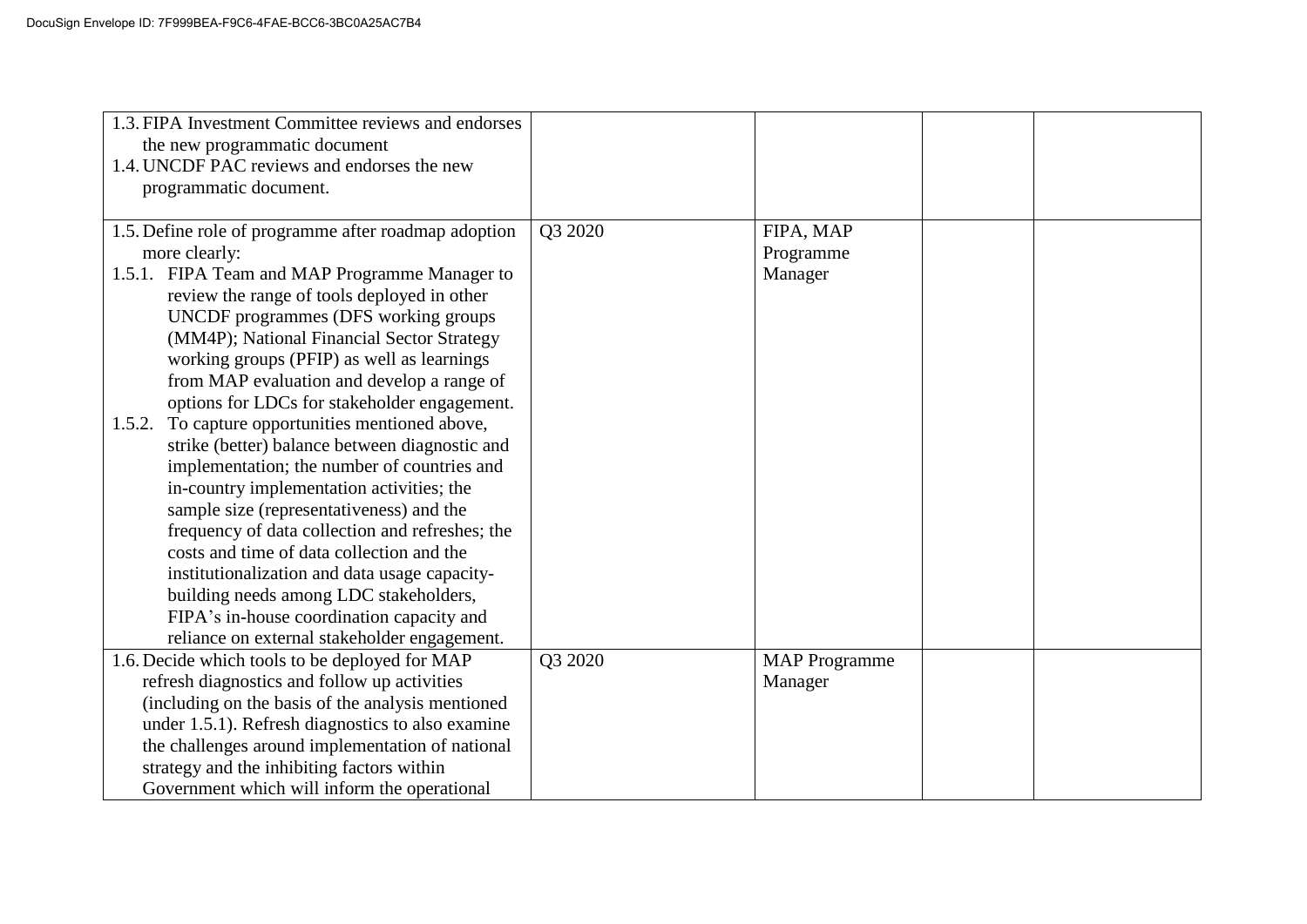| approach to strengthen policy implementation;                                                                                                   |                   |                    |               |                 |
|-------------------------------------------------------------------------------------------------------------------------------------------------|-------------------|--------------------|---------------|-----------------|
| 1.7. FIPA to identify current skill set within FIPA and                                                                                         | Q3 2020           | <b>FIPA</b>        |               |                 |
| fully leverage FIPA's digital policy accelerator                                                                                                |                   |                    |               |                 |
| and data and research teams to support policy                                                                                                   |                   |                    |               |                 |
| implementation work at country level.                                                                                                           |                   |                    |               |                 |
|                                                                                                                                                 |                   |                    |               |                 |
|                                                                                                                                                 |                   |                    |               |                 |
| Evaluation Recommendation 2: Build transparency around costs within the programme – and monitor costs more closely, including parallel          |                   |                    |               |                 |
| funding. Technical partners should be required to share full cost details, even if work is not commissioned directly by UNCDF.                  |                   |                    |               |                 |
| <b>Management Response: Agree</b>                                                                                                               |                   |                    |               |                 |
|                                                                                                                                                 |                   |                    |               |                 |
| The Programme has noted the recommendation and has started gathering detailed costs and will incorporate this going forward.                    |                   |                    |               |                 |
|                                                                                                                                                 |                   |                    |               |                 |
| <b>Key Action(s)</b>                                                                                                                            | <b>Time Frame</b> | <b>Responsible</b> |               | <b>Tracking</b> |
|                                                                                                                                                 |                   | Unit $(s)$         | <b>Status</b> | <b>Comments</b> |
| 2.1. Demand-side data collection methodology                                                                                                    | Q2 2020           | <b>MAP</b> Manager |               |                 |
| updated to include new technology, lowering costs                                                                                               |                   |                    |               |                 |
| further experiment with over-laying and linking                                                                                                 |                   |                    |               |                 |
| demand and supply side data.                                                                                                                    |                   |                    |               |                 |
|                                                                                                                                                 |                   |                    |               |                 |
|                                                                                                                                                 | Q2 2020           | <b>MAP</b> Manager |               |                 |
| 2.2 Require technical partners to share full cost details,                                                                                      |                   |                    |               |                 |
| including parallel funding received from other                                                                                                  |                   |                    |               |                 |
| development partners, even if work is not                                                                                                       |                   |                    |               |                 |
| commissioned directly by UNCDF. Amend current<br>agreements as needed.;                                                                         |                   |                    |               |                 |
| Evaluation Recommendation 3: Commission a separate study to examine and try to benchmark the costs of national market surveys for               |                   |                    |               |                 |
| financial (or other) services, taking into account appropriate sampling and quality of analysis.                                                |                   |                    |               |                 |
| <b>Management Response: Agree:</b> Same as recommendation 2.                                                                                    |                   |                    |               |                 |
|                                                                                                                                                 |                   |                    |               |                 |
| FIPA will build transparency around costs not only within MAP, but also the range of other tools that FIPA is using for its diagnostic and data |                   |                    |               |                 |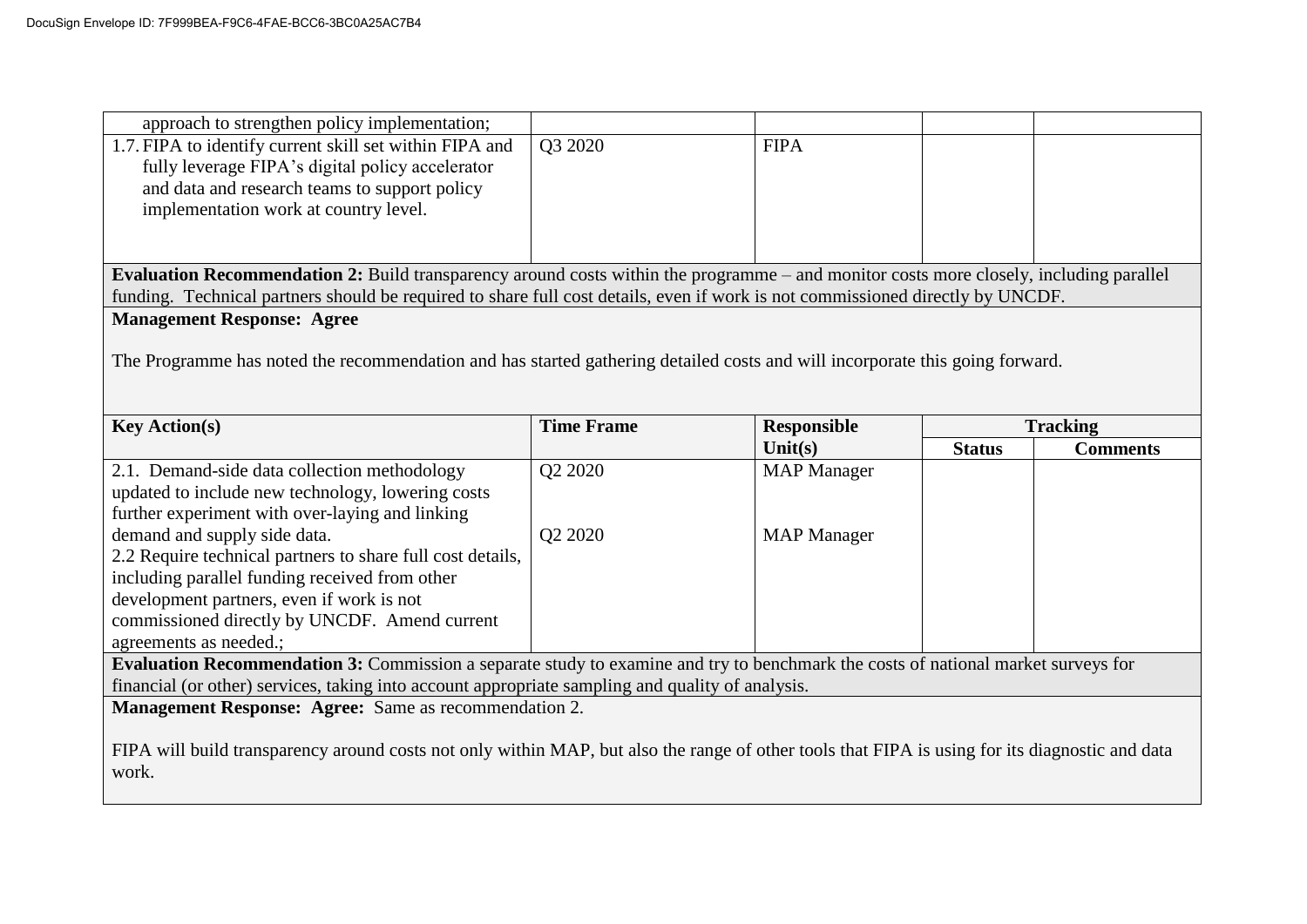| <b>Key Action(s)</b>                                   | <b>Time Frame</b> | <b>Responsible</b>   |               | <b>Tracking</b> |
|--------------------------------------------------------|-------------------|----------------------|---------------|-----------------|
|                                                        |                   | Unit $(s)$           | <b>Status</b> | <b>Comments</b> |
| 3.1 Using in-house FIPA experience, engage with the    | Q2 2020           | <b>MAP</b> Programme |               |                 |
| World Bank, IFC and other development actors to        |                   | Manager, FIPA        |               |                 |
| compare costs of key surveys and make transparent to   |                   |                      |               |                 |
| stakeholders multiple options (Findex, Intermedia,     |                   |                      |               |                 |
| Finscope, national surveys), to help them think around |                   |                      |               |                 |
| core sampling design issues and costs, e.g. "sampling  |                   |                      |               |                 |
| and representativeness vs the frequency of refreshes;  |                   |                      |               |                 |
| costs and time of data collection; depth vs breadth of |                   |                      |               |                 |
| indicators; new vs readily available data, required    |                   |                      |               |                 |
| data outputs within LDC stakeholders to ensure in-     |                   |                      |               |                 |
| house usage of the data.                               |                   |                      |               |                 |
| 3.2 Assess the needs and demand of                     | Q2 2020           | <b>FIPA</b>          |               |                 |
| institutionalization of national financial service     |                   |                      |               |                 |
| market surveys within LDC stakeholders.                |                   |                      |               |                 |

**Evaluation Recommendation 4:** If there is a refresh or repeat, make the process leaner, less monopolistic in terms of technical support, have a more deliberate approach to identifying local consultants ensuring contextual knowledge of financial inclusion, be more adaptive and quicker in the delivery of reports. As part of this, it should not be necessary to depend on a branded survey. Ensure quality – but the demand survey does not have to be Finscope, at least outside SADC. Retain the key elements of Finscope (essentially a robust sample focusing on people's access, use and perceptions of financial services, allowing for key segmentation analysis), but: make sure the segments are contextually the key ones, think of leaner periodic options – applying technology wherever feasible, align the indicators of a core questionnaire with updated international definitions of financial inclusion, drawing on relevant indicators from other survey processes, so as to enable cross-country comparison and eliminate current mis-matches in the key data sets. Look at ways of building alternative capacities for this. [FIPA management, more widely drawing on skills of FIPA teams, including MAP hub]

### **Management Response: Agree**

Given how fast the diagnostics and data space has moved and continues to move UNCDF will need to be more agile, and also have more options to respond to where countries are at any given point in time. Key is how quickly shifts are happening, countries need to be able to understand the shifts, and respond quickly. UNCDF's focus depend on our ability to be agile and not have one instrument we're locked into and not always responsive to what our countries need.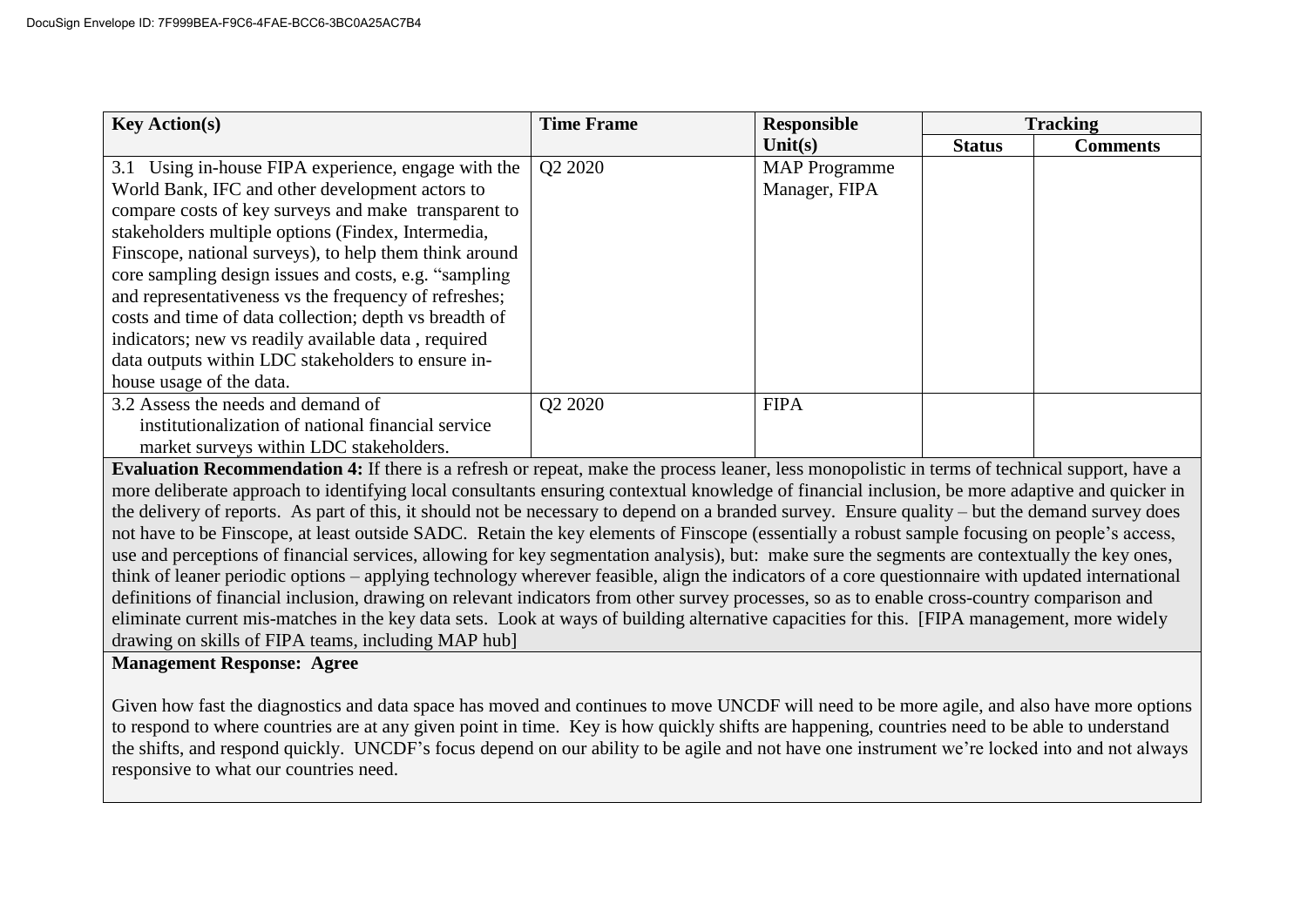| <b>Key Action(s)</b>                                                                                                                     | <b>Time Frame</b> | <b>Responsible</b> |               | <b>Tracking</b> |
|------------------------------------------------------------------------------------------------------------------------------------------|-------------------|--------------------|---------------|-----------------|
|                                                                                                                                          |                   | Unit(s)            | <b>Status</b> | <b>Comments</b> |
| 41 FIPA to complete the 'diagnostics toolbox' of the                                                                                     | Q2 2020           | FIPA, MAP          |               |                 |
| range of diagnostic tools leveraging digital that FIPA                                                                                   |                   | Programme          |               |                 |
| has deployed in parallel to MAP, while also doing a                                                                                      |                   | Manager            |               |                 |
| market scan of the range of emerging digital tools                                                                                       |                   |                    |               |                 |
| coming available. Develop a user friendly guide for                                                                                      |                   |                    |               |                 |
| LDC stakeholders to best match diagnostic                                                                                                |                   |                    |               |                 |
| instruments to the 'problem they are trying to solve'                                                                                    |                   |                    |               |                 |
| and available budgets.                                                                                                                   |                   |                    |               |                 |
|                                                                                                                                          |                   |                    |               |                 |
| 4.2 FIPA to develop a 'stakeholder engagement                                                                                            | Q3 2020           | FIPA, MAP          |               |                 |
| toolbox' based on the range of tools deployed in other                                                                                   |                   | Programme          |               |                 |
| UNCDF programmes (DFS working groups (MM4P);<br>National Financial Sector Strategy working groups                                        |                   | Manager            |               |                 |
| (PFIP) as well as learnings from MAP evaluation.                                                                                         |                   |                    |               |                 |
| Develop a user-friendly guide for LDC stakeholders to                                                                                    |                   |                    |               |                 |
| best match stakeholder processes to the 'problem they                                                                                    |                   |                    |               |                 |
| are trying to solve' and time/resources available.                                                                                       |                   |                    |               |                 |
| 4.3 Refresh evidence-base for existing countries:                                                                                        | Complete          |                    |               |                 |
| MAP Refresh has updated the analytical lens to                                                                                           |                   |                    |               |                 |
| encompass the role of financial inclusion within                                                                                         |                   | <b>MAP</b> Manager |               |                 |
| the inclusive growth agenda;                                                                                                             |                   |                    |               |                 |
| Refreshes cost USD50,000 (not including                                                                                                  |                   |                    |               |                 |
| FinScope) with the explicit mandate of                                                                                                   |                   |                    |               |                 |
| understanding other data sources in country within                                                                                       |                   |                    |               |                 |
| national institutions;                                                                                                                   |                   |                    |               |                 |
| Updated evidence-base with a shorter document<br>$\bullet$                                                                               |                   |                    |               |                 |
|                                                                                                                                          |                   |                    |               |                 |
| Evaluation Recommendation 5: In the market analysis, build in a strong, clear analysis of gender disparities and the barriers to women's |                   |                    |               |                 |
| access and use, so as to develop more empowering strategies to enable women's access and use of financial services particularly with new |                   |                    |               |                 |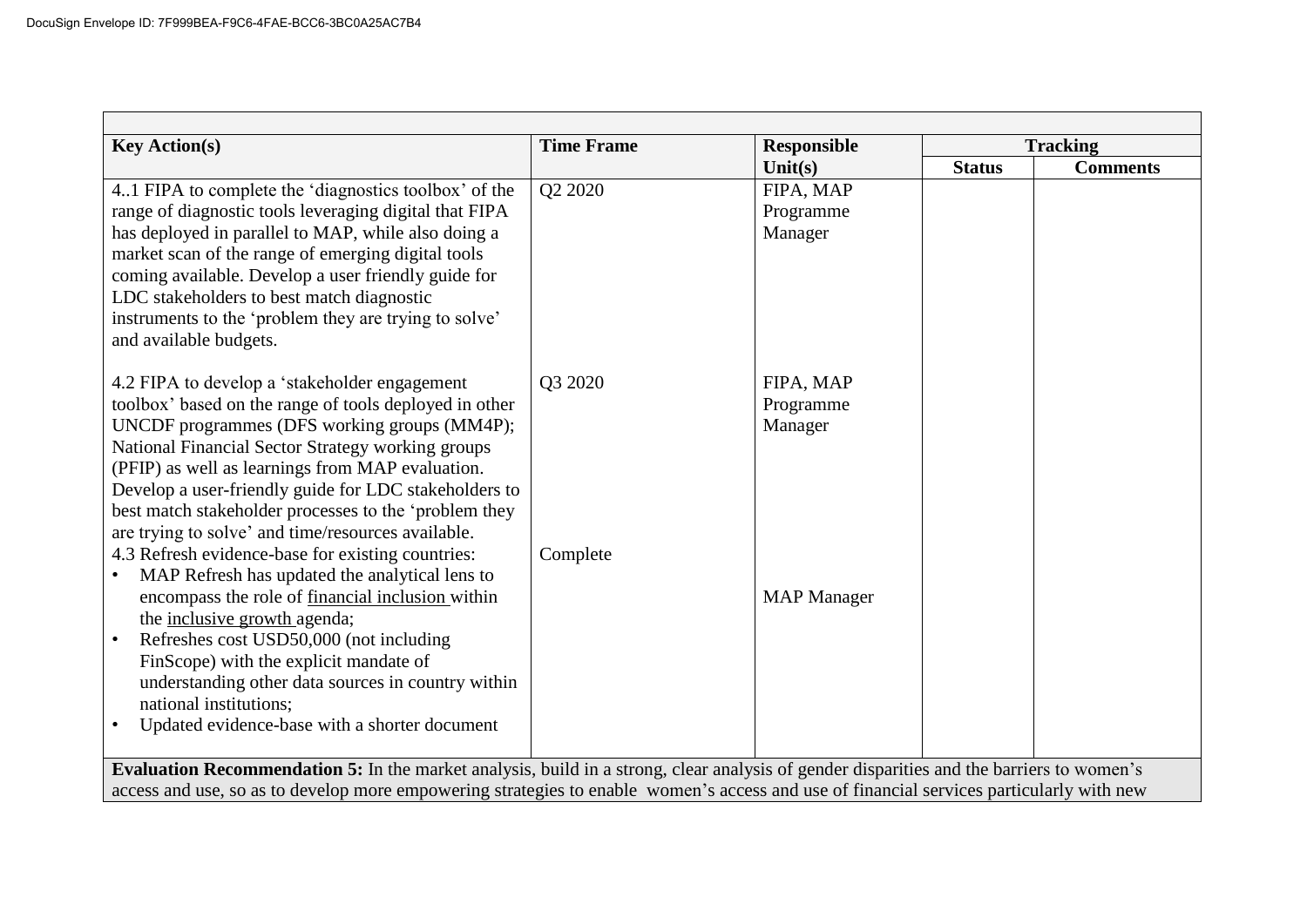developments in digital finance where the gender gap is wide and increasing. Relatedly, ensure gender disaggregated data across all parameters (market segments) on the demand side and look at opportunities for disaggregated data on the supply side. [FIPA, PMU, future technical partners]

# **Management Response: Agree**

We accept that there were often a lack of recommended actions in the road map (or consequent) NFIS related to gender which figures in the evaluation findings. Going forward, UNCDF's Digital Strategy "Leaving No One Behind in the Digital Era" integrates a strong focus on women's economic empowerment as a key customer segment; within the 'empowered customers' workstream; as well as the need for sex disaggregated data within the policy workstream. A gender perspective is also included in most of the segmented analysis of the FinScope surveys and usually in overall roadmap targets. Some of the more recent roadmaps in Asia have incorporated a gender perspective to include policies for a gender sensitive strategy across financial services with an emphasis on gender disaggregated data.

| <b>Key Action(s)</b>                                                                                                                     | <b>Time Frame</b>   | <b>Responsible</b> | <b>Tracking</b> |                 |
|------------------------------------------------------------------------------------------------------------------------------------------|---------------------|--------------------|-----------------|-----------------|
|                                                                                                                                          |                     | Unit $(s)$         | <b>Status</b>   | <b>Comments</b> |
| 5.1 In the 'diagnostics toolbox', ensure sex                                                                                             | As refreshes become | <b>MAP</b> Manager |                 |                 |
| disaggregated data and gender analysis are clearly                                                                                       | available           |                    |                 |                 |
| featured in the range of tools and their respective                                                                                      | 2020                |                    |                 |                 |
| strengths.                                                                                                                               |                     |                    |                 |                 |
| 5.2 Include gender lens in refreshes, as well as in                                                                                      |                     | <b>MAP</b>         |                 |                 |
| updated refresh roadmaps. Within FIPA's Policy                                                                                           |                     | Manager/FIPA       |                 |                 |
| Accelerator, consider capacity building for LDC                                                                                          |                     |                    |                 |                 |
| regulators and private sector in gender smart policy                                                                                     |                     |                    |                 |                 |
| making, product development and sex-disaggregated                                                                                        |                     |                    |                 |                 |
| data analytics.                                                                                                                          |                     |                    |                 |                 |
|                                                                                                                                          |                     |                    |                 |                 |
|                                                                                                                                          |                     |                    |                 |                 |
| <b>Evaluation Recommendation 6:</b> The programme requires a more systematic accountability and monitoring linked to more attentive      |                     |                    |                 |                 |
| management/leadership within FIPA. [FIPA management]                                                                                     |                     |                    |                 |                 |
| <b>Management Response: Agree:</b>                                                                                                       |                     |                    |                 |                 |
| UNCDF will fully integrate MAP within the "Leaving No One Behind in the Digital Era" strategy and structure. To support this effort to   |                     |                    |                 |                 |
| integrate the work we do on data and diagnostics into our programmes, FIPA will create a management committee composed of the Regional   |                     |                    |                 |                 |
| Digital Hub Managers and FIPA Directorate to provide leadership and oversight and ensure integration of data and diagnostics work within |                     |                    |                 |                 |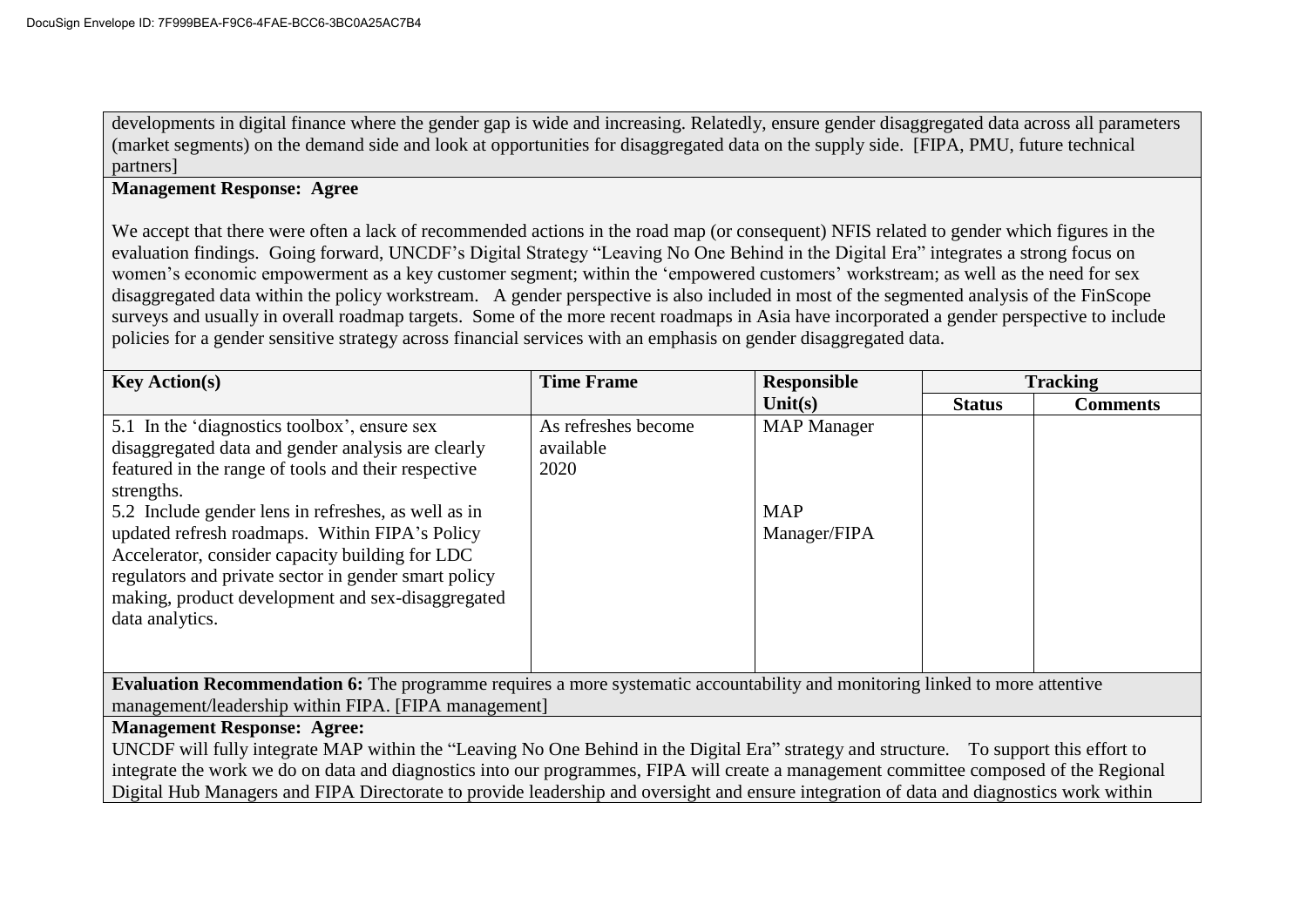| regional strategies.                                                                                                                                                                                                               |                     |                    |                 |                 |
|------------------------------------------------------------------------------------------------------------------------------------------------------------------------------------------------------------------------------------|---------------------|--------------------|-----------------|-----------------|
| <b>Key Action(s)</b>                                                                                                                                                                                                               | <b>Time Frame</b>   | <b>Responsible</b> | <b>Tracking</b> |                 |
|                                                                                                                                                                                                                                    |                     | Unit $(s)$         | <b>Status</b>   | <b>Comments</b> |
| 6.1 FIPA Management to establish management                                                                                                                                                                                        | Q1 2020             | FIPA Management    |                 |                 |
| committee for MAP for 2020                                                                                                                                                                                                         |                     |                    |                 |                 |
| 6.2 Management arrangements to be included in the                                                                                                                                                                                  | Q2 2020 First Draft |                    |                 |                 |
| concept note for MAP                                                                                                                                                                                                               |                     |                    |                 |                 |
|                                                                                                                                                                                                                                    |                     |                    |                 |                 |
| Evaluation Recommendation 7: Pay more attention to the structures and technical support necessary for effective stakeholder engagement.                                                                                            |                     |                    |                 |                 |
| [FIPA management, PMU]                                                                                                                                                                                                             |                     |                    |                 |                 |
| Management Response: Agree: Related to Recommendation 4, given how fast the diagnostics and data space has moved and continues to                                                                                                  |                     |                    |                 |                 |
| move, UNCDF will need to be more agile and also have more options to respond to where countries are at any given point in time. Based on                                                                                           |                     |                    |                 |                 |
| how quickly shifts are happening, countries need to be able to understand those shifts and respond quickly. UNCDF's added value depends on                                                                                         |                     |                    |                 |                 |
| our ability to be agile and not have one stakeholder engagement instrument we're locked into, and always be responsive to what countries need.                                                                                     |                     |                    |                 |                 |
| FIPA will review the PMU MAP management and delivery structure to ensure it allows implementation to be aligned with these rapidly                                                                                                 |                     |                    |                 |                 |
| evolving needs Current typical elements of MAP coordination have included:                                                                                                                                                         |                     |                    |                 |                 |
| • Country coordinator and the 'in-country champion'.                                                                                                                                                                               |                     |                    |                 |                 |
| • Host ministry, a National Steering Committee, with in-country secretariat evolving into a special group on implementation.                                                                                                       |                     |                    |                 |                 |
| • Defined research, implementation and M&E processes, including the roadmap and the action plan.                                                                                                                                   |                     |                    |                 |                 |
| • The identification and implementation of one or more priority projects through which implementation is achieved.                                                                                                                 |                     |                    |                 |                 |
|                                                                                                                                                                                                                                    |                     |                    |                 |                 |
| Based on the best fit of 'stakeholder engagement tools' (see 7.1 below) discuss with host countries the best option to enhance and support<br>UNCDF's "Leaving No One Behind in the Digital Era" strategy for country Governments. |                     |                    |                 |                 |
|                                                                                                                                                                                                                                    |                     |                    |                 |                 |
| <b>Key Action(s)</b>                                                                                                                                                                                                               | <b>Time Frame</b>   | <b>Responsible</b> |                 | <b>Tracking</b> |
|                                                                                                                                                                                                                                    |                     | Unit $(s)$         | <b>Status</b>   | <b>Comments</b> |
| 7.1 FIPA to develop a 'stakeholder engagement                                                                                                                                                                                      | Q3 2020             | FIPA, MAP          |                 |                 |
| toolbox' based on the range of tools deployed in other                                                                                                                                                                             |                     | Programme          |                 |                 |
| UNCDF programmes (DFS working groups (MM4P);                                                                                                                                                                                       |                     | Manager            |                 |                 |
| National Financial Sector Strategy working groups                                                                                                                                                                                  |                     |                    |                 |                 |
| (PFIP) as well as learnings from MAP evaluation.                                                                                                                                                                                   |                     |                    |                 |                 |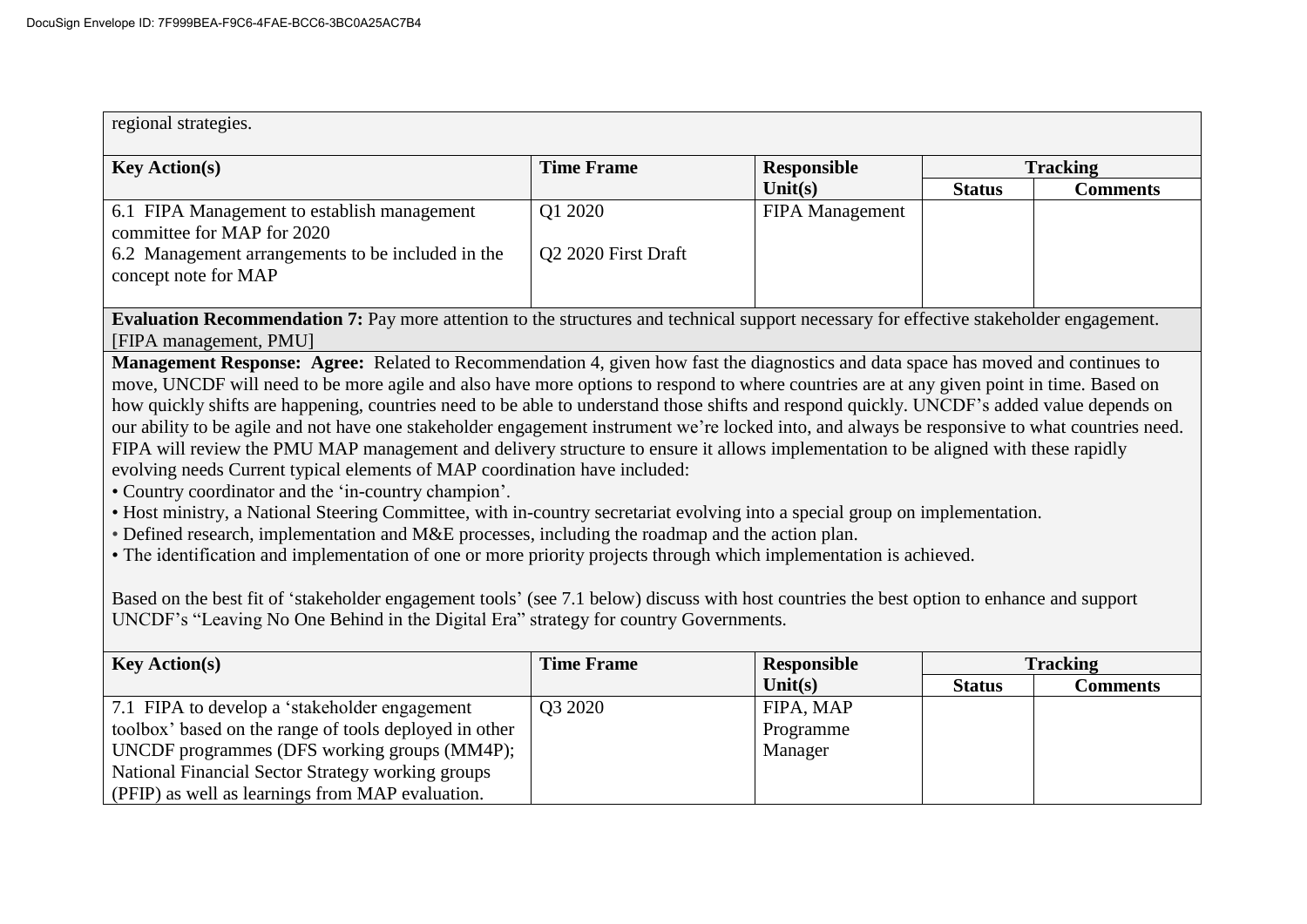| Develop a user-friendly guide for LDC stakeholders to<br>best match stakeholder processes to the 'problem they<br>are trying to solve' and time/resources available.                    |         |                        |  |
|-----------------------------------------------------------------------------------------------------------------------------------------------------------------------------------------|---------|------------------------|--|
| 7.2. Develop in-house staffing (team) to support this<br>wider stakeholder engagement including policy and<br>data and research specialists to support evidence-based<br>policy making. | Q4 2020 | <b>FIPA</b> Management |  |

**Evaluation Recommendation 8:** Strategically, there is clear scope to link in key elements of the MAP approach within the new FIPA strategy whilst addressing the gaps and building on the lessons: i.e. having a holistic country level frame of reference, highlighting the utility of 'good enough' standardized, demand side data, engaging systematically with all stakeholders – government (different departments)/regulators, development partners and commercial sector from the start, and ensuring regular follow up (with technical assistance) to monitor policy actions, programme interventions and supply side trends. For demand side data on financial inclusion, the widely accepted Findex survey is not currently funded beyond its third round that was completed in 2017. This will leave a huge market gap on financial inclusion data at country level which will need to be addressed. Look at what is useful about Findex and see how the market demand survey can be adjusted to fill the gap that there will be without Findex. [FIPA management, PMU, future technical partners]

### **Management Response: Agree**

UNCDF will pro-actively link the MAP approach with related learnings / recommendations from the evaluation to its new strategy and in doing so seek to addressing existing gaps and build on lessons learnt. UNCDF will especially look at linking MAP approach to in-country dialogue platforms, demand and supply side data-driven diagnostics, and stakeholder engagement processes. In doing so, UNCDF will help governments harness the power of data and data analytics for evidence-based decision-making process, and to work collaboratively and strategically with other sectors to meet their citizens' needs. Within this context, it will be important to further investigate the potential to share data initiatives and engage in data collaboratives with different donor partners on a more systematic level from a UNCDF wide perspective. In addition to the activities outlined in recommendation 1, the following actions are outlined below.

| <b>Key Action(s)</b>                                 | <b>Time Frame</b> | Responsible |               | <b>Tracking</b> |
|------------------------------------------------------|-------------------|-------------|---------------|-----------------|
|                                                      |                   | Unit $(s)$  | <b>Status</b> | Comments        |
| 8.1 FIPA to engage with the World Bank and donor     |                   |             |               |                 |
| partners to determine potential areas to collaborate | Q1/Q2 2021        | FIPA, MAP   |               |                 |
| on surveys and data sharing.                         |                   | Programme   |               |                 |